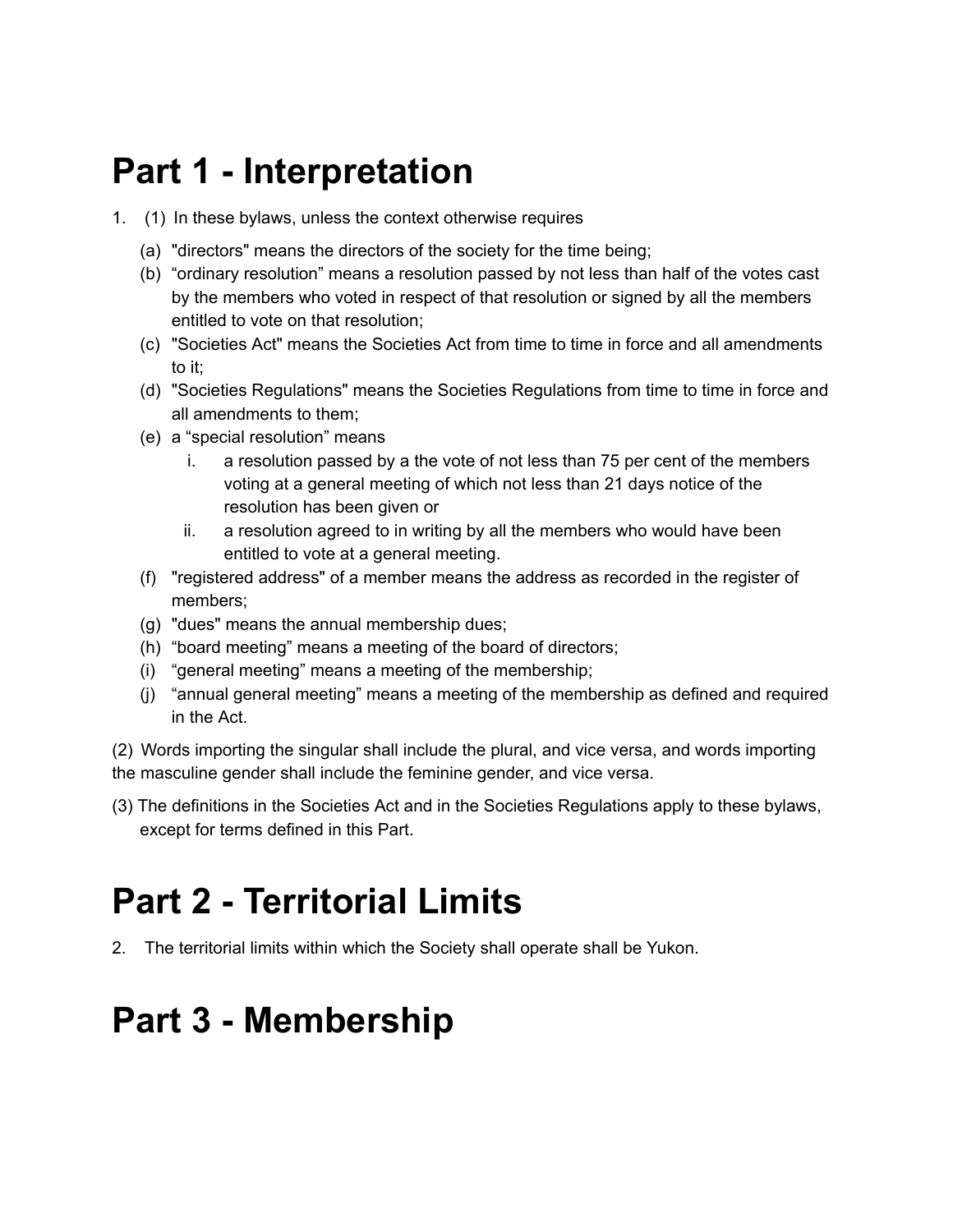- 3. The members of the society are the applicants for the incorporation of the society, and those persons or clubs who become members in accordance with these bylaws, and, in any case, have not ceased to be members.
- 4. A person may apply to the directors for membership in the society, and on acceptance by the directors and payment of the current dues shall be a member.
- 5. Every member shall uphold the constitution and comply with these bylaws.
- 6. The amount of the first dues shall be determined by the directors and after that the dues shall be determined at the annual general meeting of the society.
- 7. All members are in good standing except a member who has failed to pay the current dues or any other subscription or debt due and owing to the society.
- 8. A person shall cease to be a member of the society
- (a) annually on December 31st;

(b) by delivering a resignation in writing to the secretary of the society or by mailing or delivering it to the address of the society;

- (c) on death;
- (d) on being expelled; or
- (e) on being not in good standing for 12 consecutive months.
- 9. A member may be expelled by a special resolution passed at a general meeting if:

(a) the notice of special resolution for expulsion is accompanied by a brief statement of the reason or reasons for the proposed expulsion; and

(b) the member who is subject to the proposed resolution for expulsion is given an opportunity to be heard at the general meeting before the special resolution is put to a vote.

#### **Part 4 - Meetings of Members**

- 10. General meetings of the society shall be held at the time and place, in accordance with the Societies Act, that the directors decide.
- 11. The directors may, when they think fit, convene a special general meeting.
- 12. (1) Notice of a general meeting shall specify the place, day, and hour of the meeting and, in case of special business, the general nature of that business.

(2) The accidental omission to give notice of a meeting to, or the non-receipt of a notice by, any of the members entitled to receive notice does not invalidate proceedings at the meeting.

(3) Notice of a general meeting shall be given to all members 10 days in advance or, if special business is to be conducted, 21 days in advance of that meeting.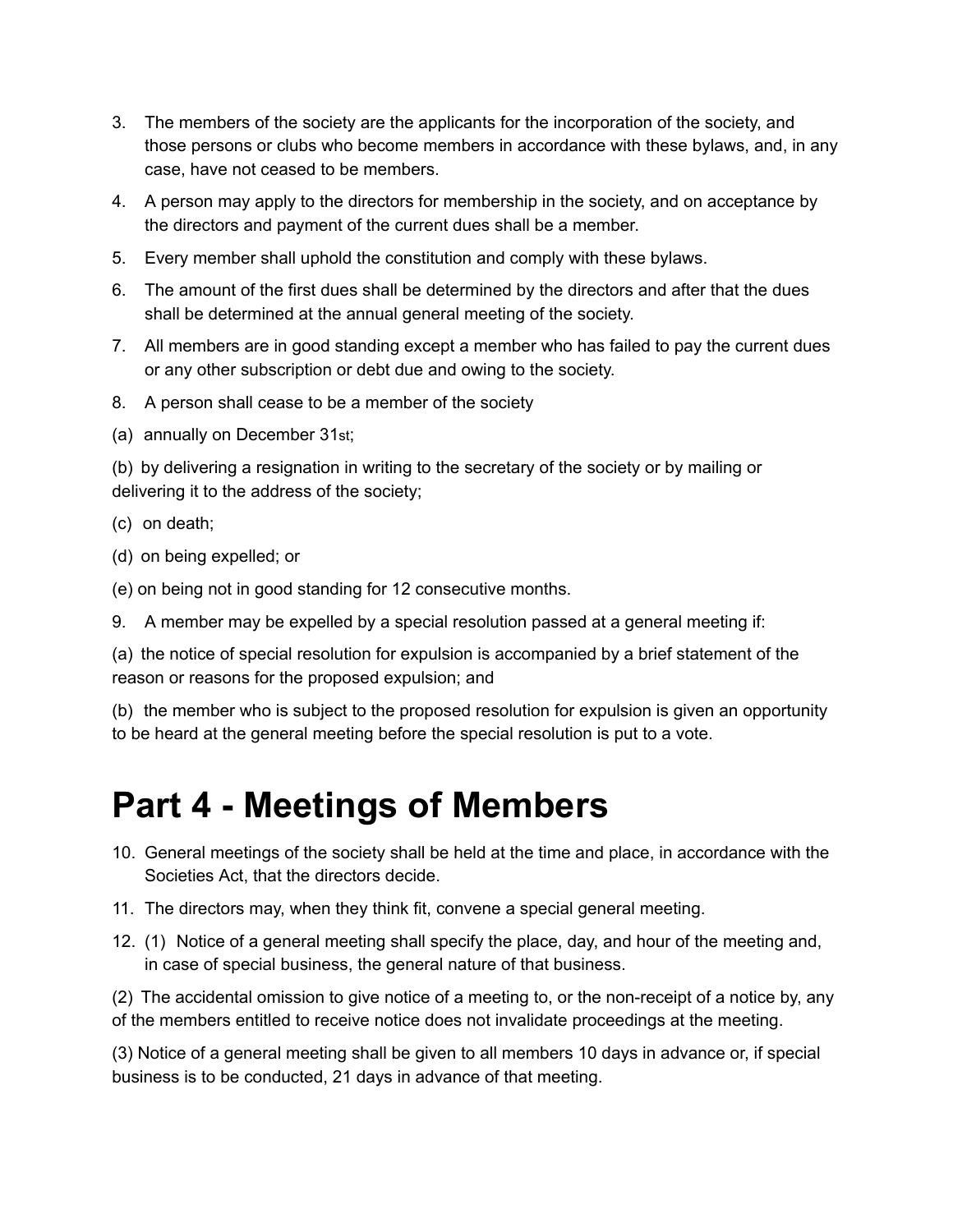- 13. The first annual general meeting of the society shall be held not more than 15 months after the date of incorporation and after that, an annual general meeting shall be held at least once in every calendar year not exceeding the anniversary month.
- 14. Notice of an annual general meeting shall be given at least 10 days in advance.

## **Part 5 - Proceedings at General Meetings**

- 15. Special business is:
- (a) all business at a special general meeting except the adoption of rules and,
- (b) all business transacted at an annual general meeting except:
	- i) the adoption of rules of order;
	- ii) the consideration of the financial statements;
	- iii) the report of the directors;
	- iv) the report of the auditor, if any;
	- v) the election of directors;
	- vi) the appointment of the auditor, if required; and
	- vii) the other business that, under these bylaws, ought to be transacted at an annual general meeting, or business which is brought under consideration by the report of the directors issued with the notice convening the meeting.
- 16. Quorum at a general meeting, including at an annual general meeting, is:
- (a) where the number of registered members is 15 or less, at least 3 members;
- (b) where the number of registered members is between 16 and 100, at least 6 members;
- (c) where the number of registered members is between 101 and 200, at least 10 members;
- (d) where the number of registered members is greater than 200, at least 20 members.
- 17. No business, other than the election of a chair and the adjournment or termination of the meeting, shall be conducted at a general meeting at a time when a quorum is not present.
- 18. If at any time during a general meeting, there ceases to be a quorum present, business then in progress shall be suspended until there is a quorum present or until the meeting is adjourned or terminated.
- 19. If within 30 minutes from the time appointed for a general meeting, a quorum is not present, the meeting, if convened on the requisition of members, shall be terminated; but in any other case, it shall stand adjourned to the same day in the next week, at the same time and place, and if, at the adjourned meeting, a quorum is not present within 30 minutes from the time appointed for the meeting, the members present constitute a quorum.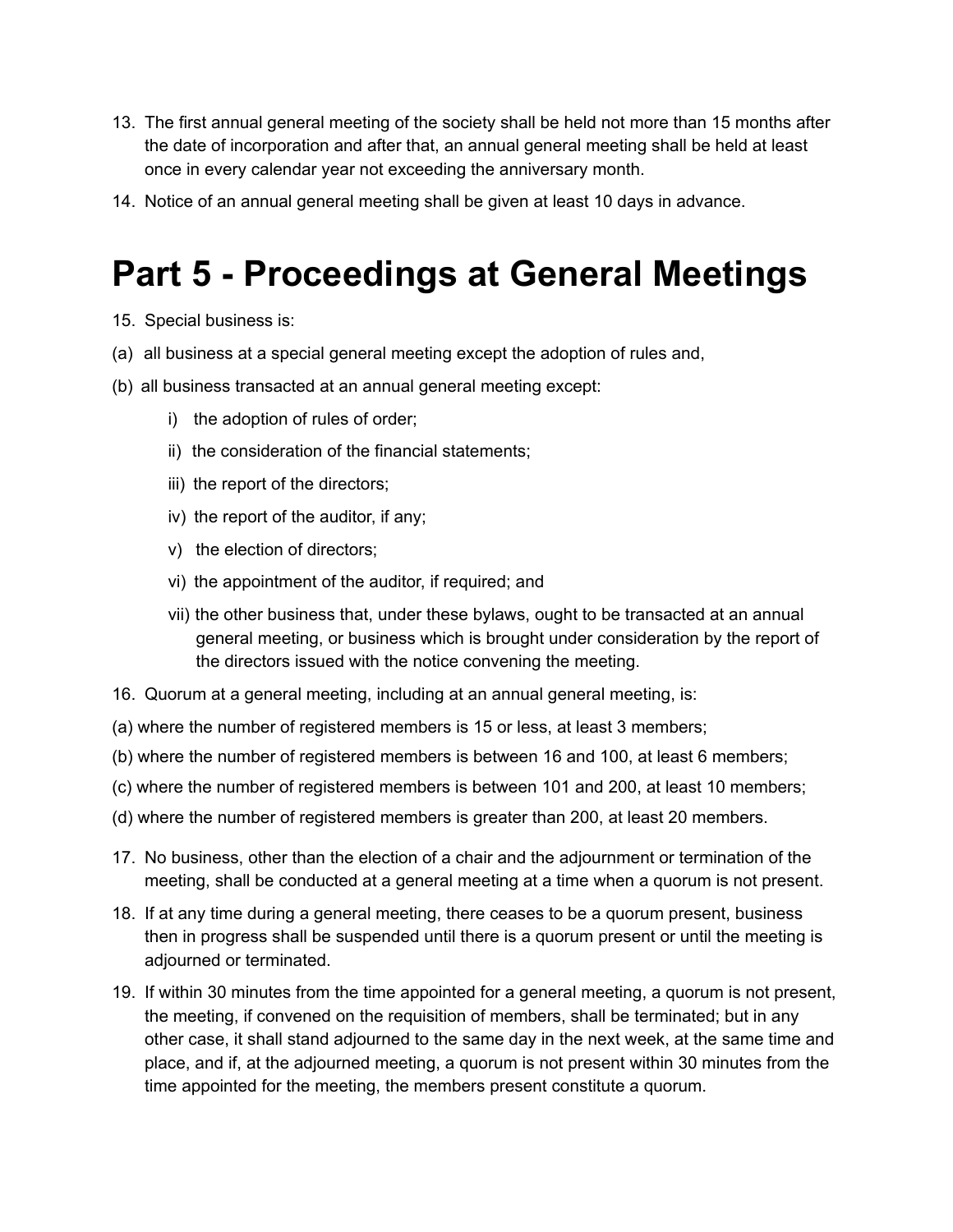- 20. The president of the society, vice-president, or, in the absence of both, one of the other directors present shall preside as chairperson of a general meeting.
- 21. If, at a general meeting,
	- (a) there is no president, vice-president, or other director present within 15 minutes after the time appointed for holding the meeting; or,
	- (b) the president and all the other directors present are unwilling to act as chair,

the members present shall choose one of their number to be chair.

- 22. (1) A general meeting may be adjourned from time to time and from place to place, but no business shall be transacted at an adjourned meeting other than the business left unfinished at the meeting from which the adjournment took place.
- (2) When a meeting is adjourned for 10 days or more, notice of the adjourned meeting shall be given as in the case of the original meeting.
- (3) Except as provided in these bylaws, it is not necessary to give notice of an adjournment or of the business to be transacted at an adjourned general meeting.
- 23. (1) No resolution proposed at a meeting need be seconded and the chair of a meeting may move or propose a resolution.
- (2) In case of an equality of votes, the chair shall not have a casting or second vote in addition to the vote which the chair may be entitled as a member and the proposed resolution shall not pass.
- 24. (1) Any voting member in good standing and who is present at a general meeting shall be allowed to vote on the affairs of the society.
- (2) Voting shall be by hands.
- (3) Voting by proxy is not permitted.

#### **Part 6 - Directors and Officers**

- 25. (1) The directors may exercise all the power and do all the acts and things that the society may exercise and do, and which are not by these bylaws or by statute or otherwise lawfully directed or required to be exercised or done by the society in general meeting, but subject, nevertheless to:
	- (a) all laws affecting the society;
	- (b) these bylaws; and,
	- (c) rules, not being inconsistent with these bylaws, which are made from time to time by the society in general meeting.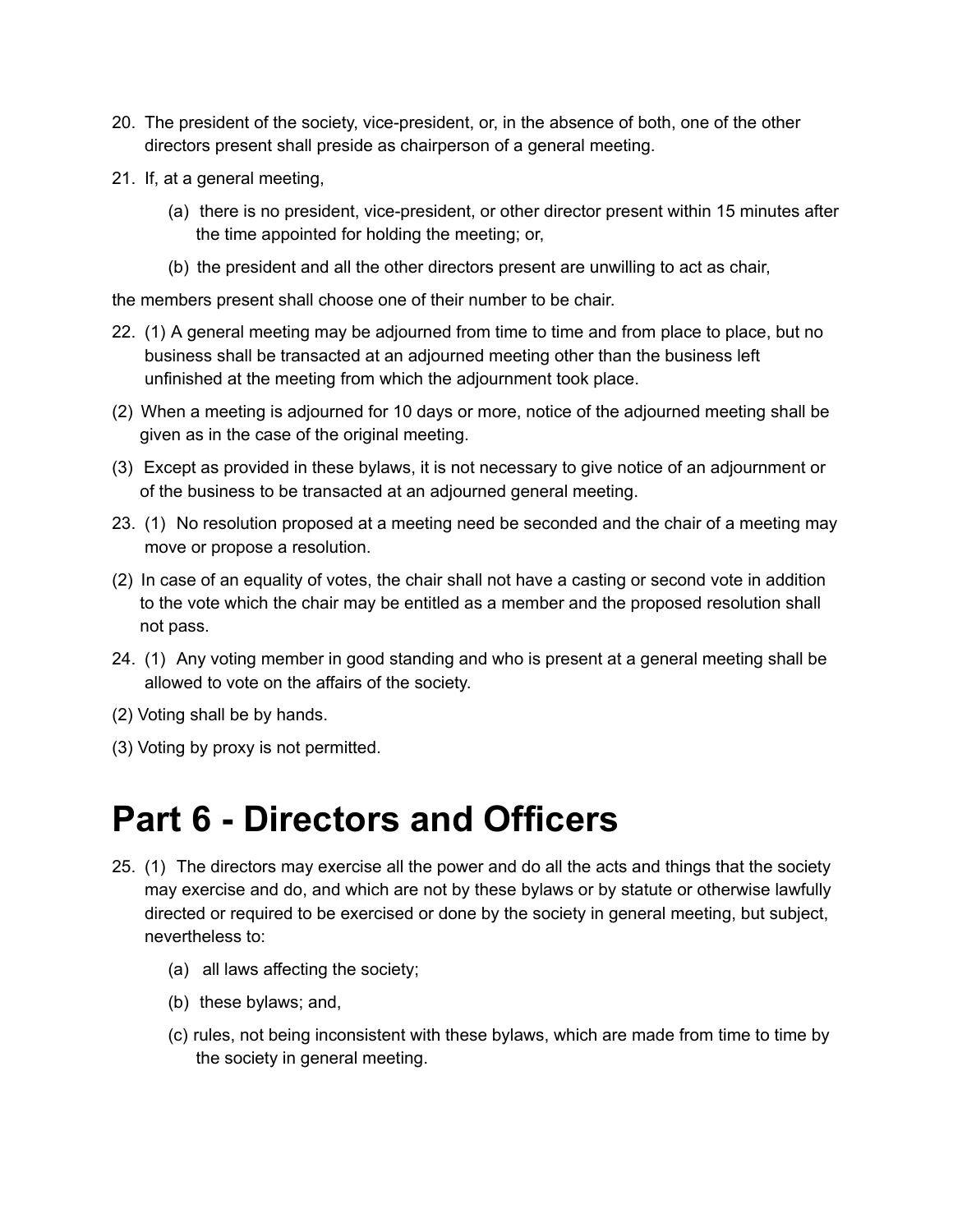(2) No rule made by the society in general meeting, invalidates a prior act of the directors that would have been valid if that rule had not been made.

- 26. The Board of Directors shall have the authority to employ an Executive Officer of the society who shall employ any such other staff as the Board may deem necessary. The duties of the secretary may be assigned to the Executive Officer at the discretion of the Board of Directors. In this case, the Executive Officer shall carry out all duties and responsibilities of the secretary but shall not be eligible to vote.
- 27. (1) The directors of the society shall consist of the President, Vice-President, Secretary, Treasurer, and Directors at Large.
- (2) The duties of the directors are as follows:
	- (a) The president shall be responsible for ensuring that the activities of the society are consistent with the bylaws and any current policies of the society, and shall be responsible for the day-to-day administration of the executive officer, if employed under section 26. As well, the president shall preside at all meetings of the directors and shall cause to be called special meetings of the directors whenever it is deemed necessary.
	- (b) In the absence of the president, the vice-president shall perform all the duties of the president.
	- (c) The Treasurer shall ensure that:
- (i) proper accounting procedure is maintained for all deposits and withdrawals of funds of the society;
- (ii) that financial reports, as required by the Board of Directors for the administration of the affairs of the society, are provided;
- (iii) accounts and books are kept in the name of the society; and,
- (iv) accounts are kept at a bank to be selected by the Board of Directors.
	- (d) The Secretary shall:
- (i) conduct the correspondence of the society;
- (ii) issue notices of meetings of the society and directors;
- (iii) keep minutes of all meetings of the society and directors;
- (iv) have custody of all records and documents of the society except those required to be kept by the treasurer;
- (v) maintain the register of members.
	- (e) A maximum of six Director(s) at Large may sit as a director with no specific responsibilities, or they may have roles as decided by the directors, including but not limited to the following: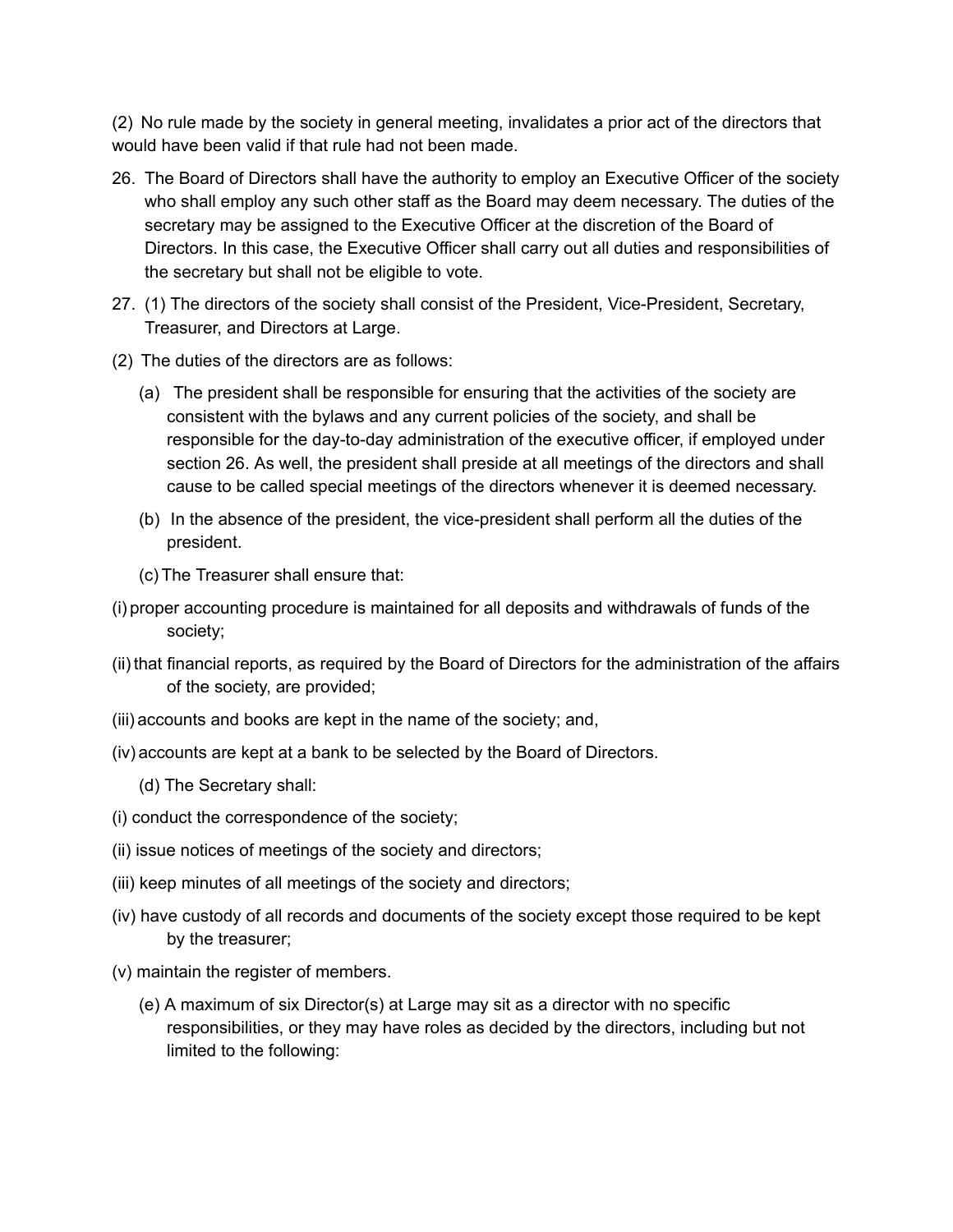(i) the Director of Communications, to whom the Secretary may delegate some of its obligations in respect of correspondence and notice;

(ii) the Director of Downhill, who is responsible for coordinating access to trails at Mount Sima and downhill events;

(iii) the Director of Recreation, who is responsible for the coordination of group rides; and

(iv) the Director of Trails, who is responsible for the society's building and maintenance of trails, including obtaining any relevant authorizations and funding.

- 28. In the absence of the Secretary or Executive Officer for a meeting, the directors shall appoint another person to act as secretary at that meeting.
- 29. (1) The directors shall cease to hold office upon the election of a successor at the annual general meeting.
- (2) Separate elections shall be held for each office to be filled.

(3) The nominees for each office must be members in good standing.

(4) Nominations for directorship shall be called for at the annual general meeting. Nominations may be in person or in writing, if signed by both the nominee and the nominator and submitted at the call for nominations at the annual general meeting. Both the nominee and the nominator must be members in good standing.

(5) An election may be by acclamation if only one nomination was received at the annual general meeting of the society; otherwise it shall be by a show of hands.

(6) If no successor is elected, the person previously elected or appointed continues to hold office.

(7) The directors may at any time and from time to time appoint an individual or group member in good standing to fill a vacancy in the Board of Directors.

(8) If a director resigns from office, or otherwise ceases to hold office, the remaining directors shall appoint a new director.

- 30. No act or proceeding of the directors is invalid only because there are less than the prescribed number of directors in office.
- 31. The members may by special resolution at a general meeting remove a director before the expiration of their term of office, and may elect a successor to complete the term of office.
- 32. No director shall be remunerated for being or acting as a director but a director shall be reimbursed for all expenses necessarily and reasonably incurred while engaged in the affairs of the society.
- 33. Directors may be provided an honorarium, calculated as a set fee or as a percentage of event profits or as a combination of both, for acting as the coordinator of an event planned on behalf of the society for 100 or more participants.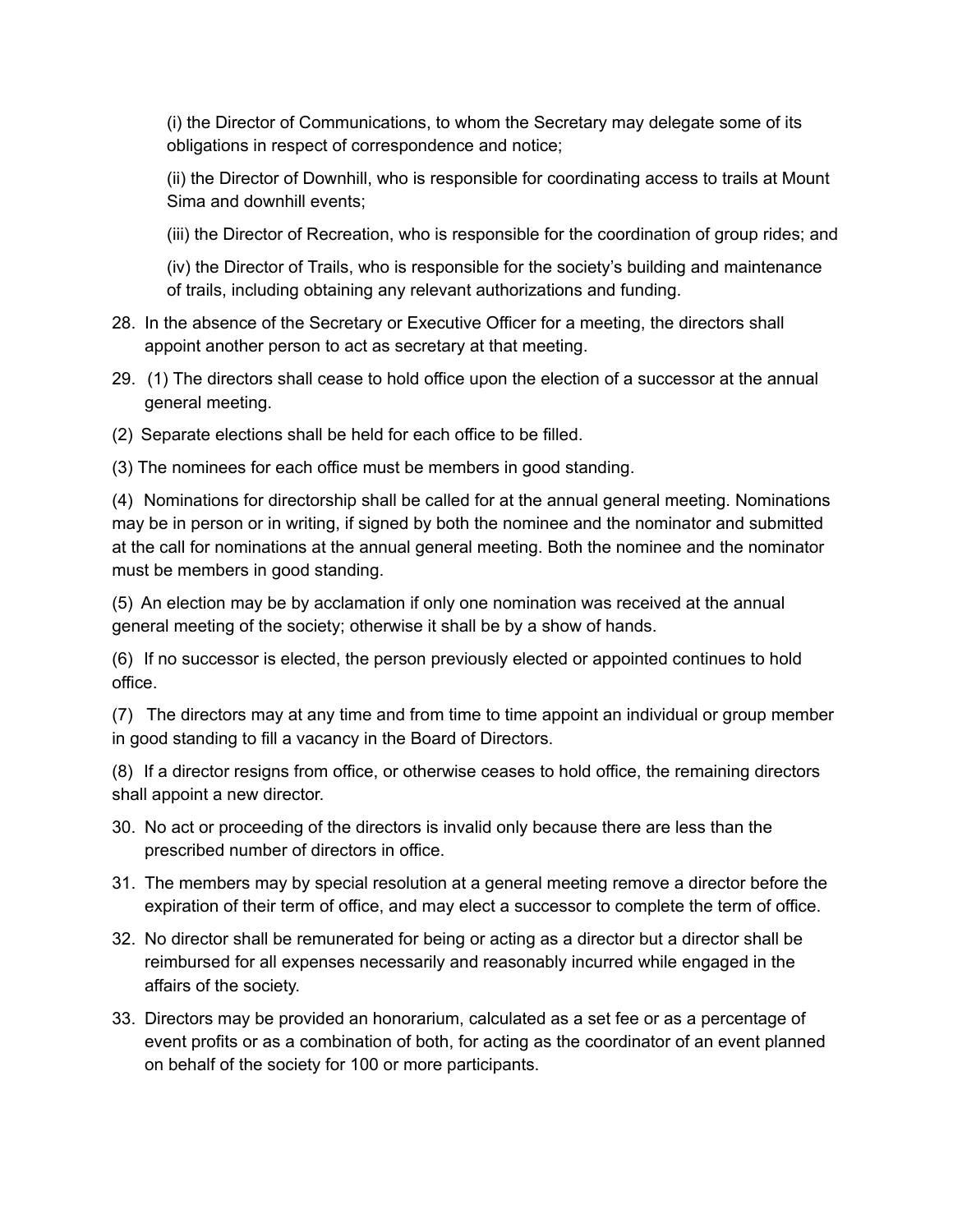## **Part 7 - Indemnification of Directors**

- 34. The Society will indemnify and defend out of the funds of the Society each Director and Officer from and against any and all claims, demands, actions or costs which may arise or be incurred as a result of occupying the position or performing the duty of a Director or Officer.
- 35. The Association will not indemnify or defend a Director, Officer or any other person for acts of fraud, dishonesty or bad faith.
- 36. The Association shall purchase and maintain insurance for the benefit of its Directors and Officers, as the Board may determine.

### **Part 8 - Proceedings of Directors**

37. (1) The directors may meet together at the places they think fit to dispatch business, adjourn, and otherwise regulate their meetings and proceedings, as they see fit.

(2) The directors may from time to time fix the quorum necessary to transact business, and unless so fixed the quorum shall be a majority of the directors then in office.  $\frac{1}{25}$ 

(3) The president shall chair all meetings of the directors, but if at a meeting the president is not present within 30 minutes after the time appointed for holding the meeting, then a vice-president shall act as chair. If none of the above is present, the directors may choose one of their number to be chair at that meeting.

(4) A director may at any time, and the secretary, on the request of a director, shall, convene a meeting of the directors.

38. (1) The directors may delegate any, but not all, of their powers to a director or directors on committees consisting of a director or directors and members of the society as they see fit. A committee so formed shall serve only in an advisory capacity to advise the director or directors that formed the committee.

(2) A committee so formed in the exercise of the powers so delegated shall conform to any rules imposed on it by the directors, and shall report every act or thing done in exercise of those powers to the earliest meeting of the directors to be held next after it has been done.

- 39. A committee shall elect a chair of its meetings; but if no chair is elected, or if at a meeting the chair is not present within 30 minutes after the time appointed for holding the meeting, the directors present who are members of the committee shall choose one of their number to be chair of the meeting.
- 40. The members of a committee may meet and adjourn as they think proper.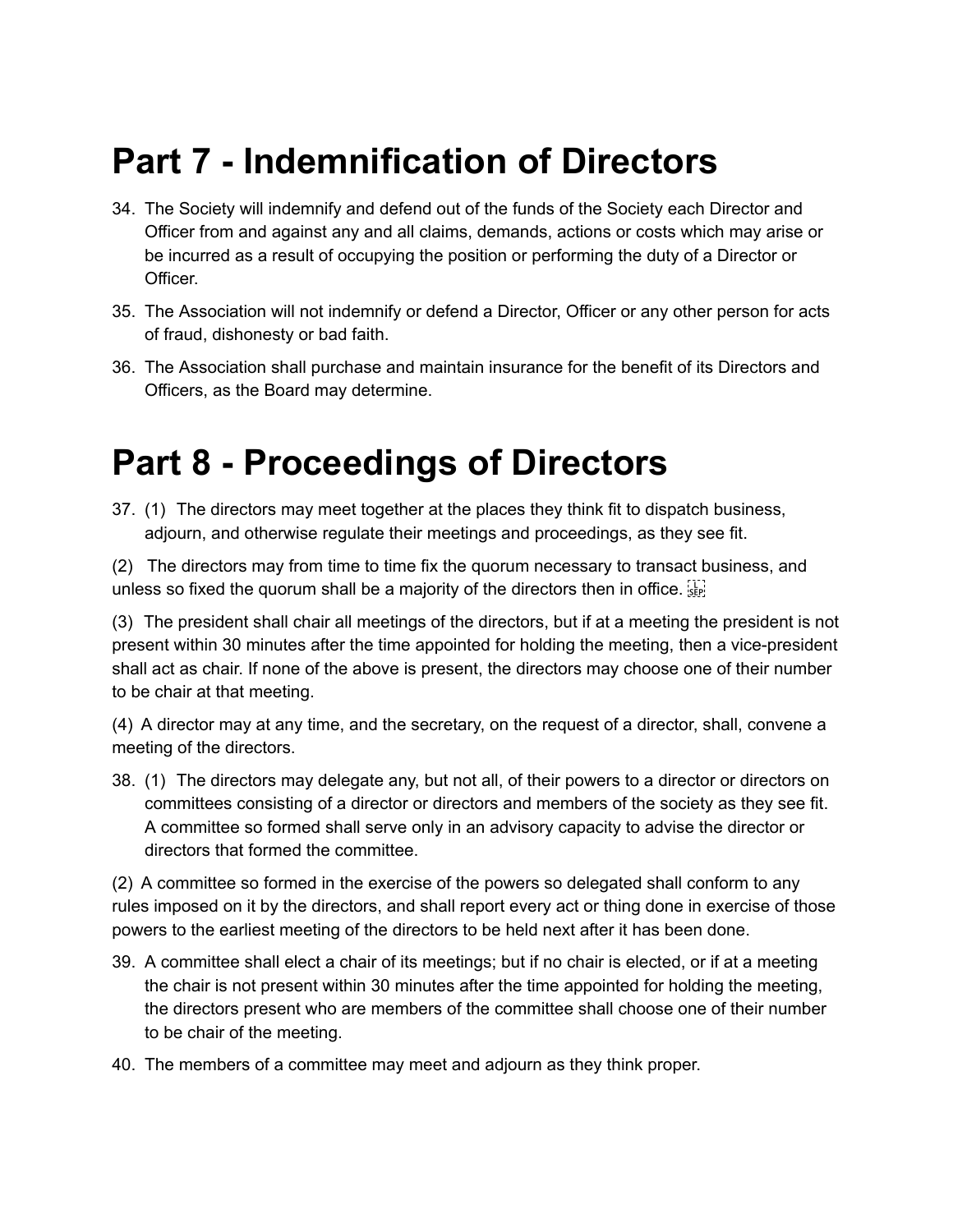- 41. Questions arising at a meeting of the directors and committee of directors shall be decided by a majority of votes, and at all other committee meetings by the director or a majority of votes of the directors that set up the committee. In the event of a tie vote, the President shall decide in all cases.
- 42. No resolution proposed at a meeting of directors or committee of directors need be seconded and the chair of a meeting may move or propose a resolution.
- 43. A resolution in writing, signed by all the directors, or agreed to by email by all the directors, and placed with the minutes of the directors is as valid and effective as if regularly passed at a meeting of directors.

### **Part 9 - Borrowing**

- 44. In order to carry out the purposes of the society the directors may, on behalf of and in the name of the society, raise or secure the payment or repayment of money in the manner they decide, including by the issue of debentures.
- 45. No debenture shall be issued unless authorized by a special resolution.
- 46. The members may by special resolution restrict the borrowing powers of the directors, but a restriction imposed expires at the next annual general meeting.

## **Part 10 – Professional Accountant**

- 47. This part applies only where the society is required or has resolved to have a Professional Accountant.
- 48. The first Professional Accountant shall be appointed by the directors
- 49. At each annual general meeting, the society shall appoint a Professional Accountant to hold office until they are re-elected or a successor is elected at the next annual general meeting.
- 50. A Professional Accountant may be removed by ordinary resolution.
- 51. A Professional Accountant shall be promptly informed in writing of appointment or removal.
- 52. The director may appoint a Professional Accountant to fill a vacancy occurring in that office between one annual general meeting and the next.
- 53. No director and no employee of the society shall be Professional Accountant.
- 54. The Professional Accountant may attend general meetings.

#### **Part 11 - Notices to Members**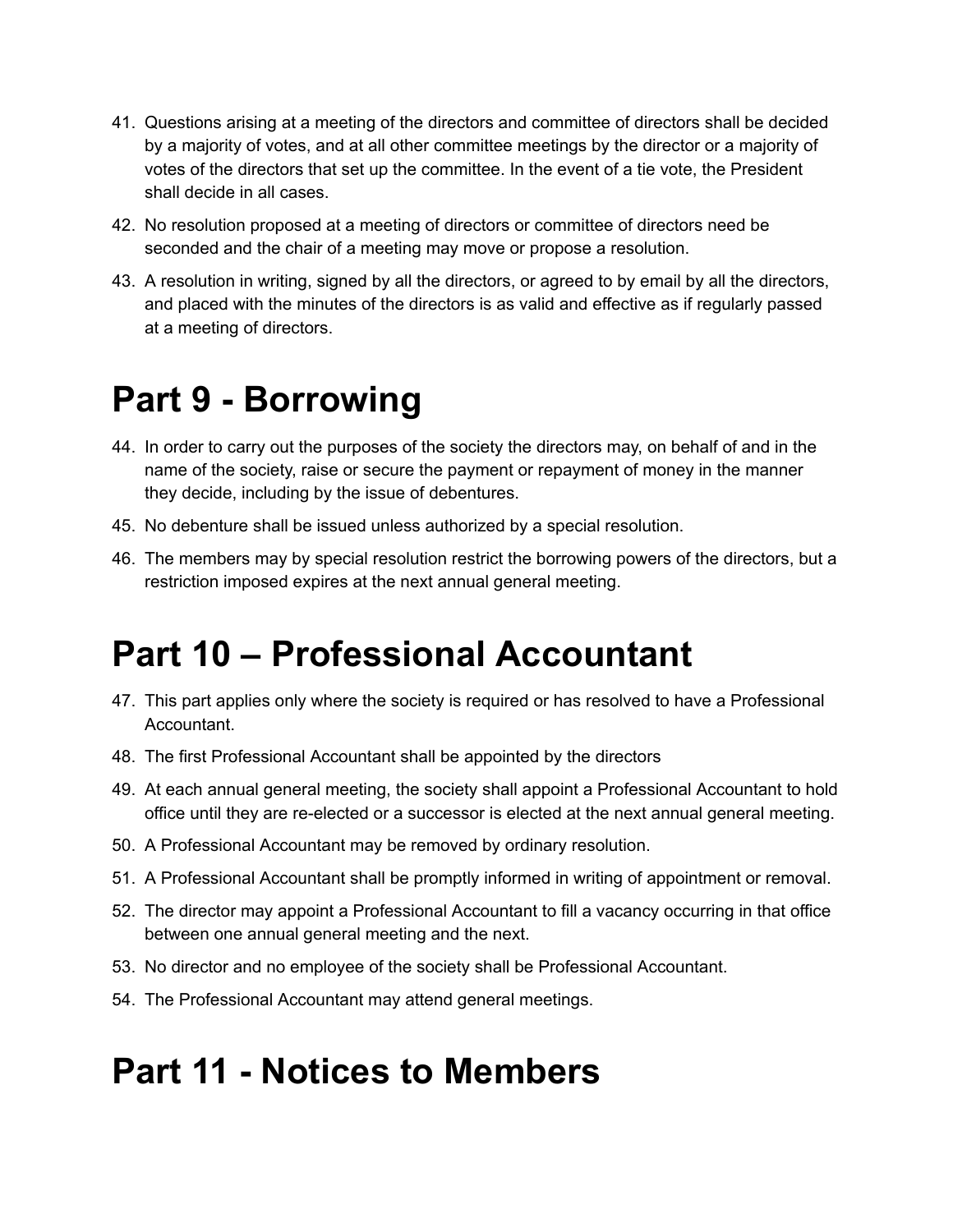- 55. In these bylaws, written notice shall mean notice which is hand-delivered, faxed, e-mailed, or provided by mail or courier to the Registered Address of the Society, Director or Member, as the case may be.
- 56. A notice sent
	- (a) by mail shall be deemed to have been given on the fourth day following that on which the notice is posted, and in proving that notice has been given, it is sufficient to prove the notice was properly addressed and put in a Canadian post office receptacle, or
	- (b) by e-mail shall be deemed to have been given immediately upon sending, and in proving that notice has been given, it is sufficient to prove the notice was properly addressed to the intended recipient's email address as provided in the member's application for membership in the society.
- 57. (1) Notice of a general meeting shall be given to:

(a) every member and affiliated member shown on the register of members on the day notice is given; and,

- (b) the Professional Accountant, if Part 10 applies.
- (2) No other person is entitled to receive a notice of general meeting.

#### **Part 12 - Dissolution**

58. In the event of dissolution of the society, the assets remaining after all debts have been paid or provisions for payment have been made shall, subject to the requirements of the regulations, be distributed to one or more Yukon societies as is determined by a special resolution.

### **Part 13 - Changing Bylaws**

59. (1) The society may amend its bylaws by special resolution but the change is not effective until filed with and approved by the registrar.

(2) An amendment to the bylaws shall be made by deleting, substituting, or adding entire articles.

(3) The notice of the meeting at which a special resolution to change the bylaws is to be voted on shall

- (a) state the identifying numbers of the articles to be deleted, if any; and
- (b) the entire texts of the articles to be substituted or added.
- 60. The bylaws shall be posted on the society website.